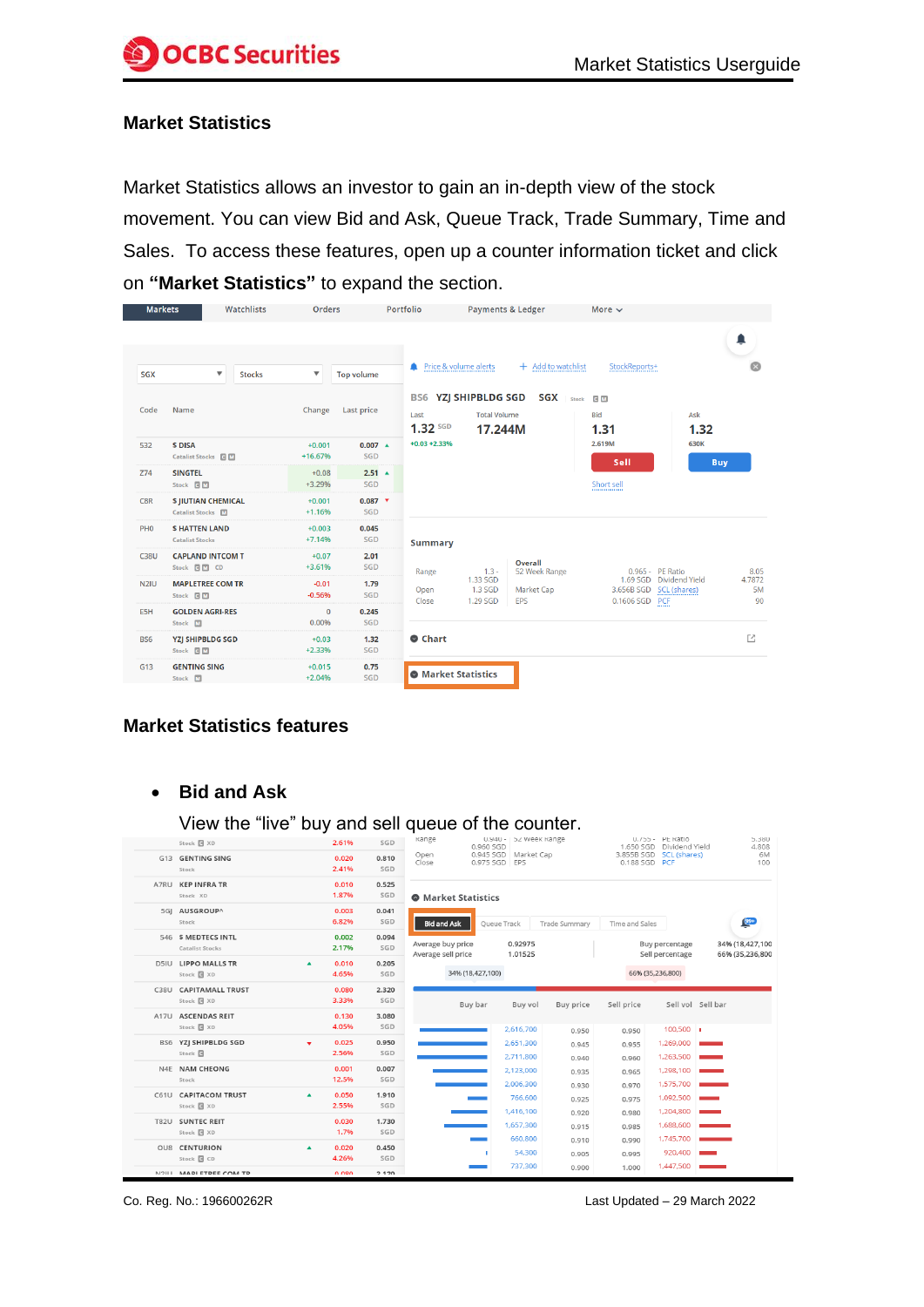# • **Queue Track**

#### View queue sequence of the counter.

|      | Catalist Stocks                                  |    | 4.02%          | <b>SGD</b>   |                          |                                       |                                             |                            |                            |             |                           |                                                                |
|------|--------------------------------------------------|----|----------------|--------------|--------------------------|---------------------------------------|---------------------------------------------|----------------------------|----------------------------|-------------|---------------------------|----------------------------------------------------------------|
|      | Z74 SINGTEL<br>Stock <b>B</b>                    | ▲  | 0.080<br>2.61% | 2.990<br>SGD | Summary                  |                                       |                                             |                            |                            |             |                           |                                                                |
|      | 579 OCEANUS^<br>Stock                            |    | 0.000<br>0%    | 0.003<br>SGD | Range                    | $0.198 -$<br>0.205 SGD                | Overall<br>52 Week Range                    |                            |                            |             | 0.196 - PE Ratio          | 0.320 SGD Dividend Yield                                       |
|      | <b>5EK S SINOCLOUD</b><br><b>Catalist Stocks</b> |    | $\Omega$<br>0% | 0.001<br>SGD | Open<br>Close            | 0.200 SGD Market Cap<br>0.205 SGD EPS |                                             |                            |                            |             | -0.002 SGD PCF            | 2.632B SGD SCL (shares)                                        |
|      | G13 GENTING SING<br>Stock                        | ۰  | 0.020<br>2.41% | 0.810<br>SGD |                          | <b>O</b> Market Statistics            |                                             |                            |                            |             |                           |                                                                |
|      | C38U CAPITAMALL TRUST<br>Stock <sup>[4]</sup>    | ÷  | 0.100<br>4.17% | 2.300<br>SGD | <b>Bid and Ask</b>       | Queue Track                           |                                             | Trade Summary              |                            |             | Time and Sales            |                                                                |
| A7RU | <b>KEP INFRA TR</b><br>Stock                     |    | 0.015<br>2.8%  | 0.520<br>SGD | Time                     | <b>Buy Queue</b>                      | Buy                                         | T.Vol                      |                            | Price Other | Sell                      | Sell Queue                                                     |
|      | 5GI AUSGROUP^<br>Stock                           |    | 0.004<br>9.09% | 0.040<br>SGD | 13:51                    |                                       | $\sim$                                      |                            | $\sim$                     |             |                           | $-$ (5,200) 13,037                                             |
|      | BS6 YZJ SHIPBLDG SGD<br>Stock <b>B</b>           |    | 0.030<br>3.08% | 0.945<br>SGD | 13:51<br>13:51<br>13:51  | $(1,100)$ 22,272                      | $\sim$<br>0.200<br>и.                       | $\sim$<br>$\sim$           | ÷.<br>$\sim$               |             | $\sim$                    | $(5,200)$ 13,037<br>$0.205$ (-60,000) 13,0                     |
|      | <b>D5IU LIPPO MALLS TR</b><br>Stock & XD         |    | 0.005<br>2.33% | 0.210<br>SGD | 13:50<br>13:50<br>13:50: |                                       | $\sim$<br>$\sim$<br>$\sim$                  | $\sim$<br>$\sim$<br>$\sim$ | $\sim$<br>$\sim$<br>$\sim$ |             | 0.205<br>0.205            | $(200)$ 13,092,2<br>$0.205$ (5,100) 13,092<br>$(100)$ 13,086,9 |
| A17U | <b>ASCENDAS REIT</b><br>Stock <b>B</b>           |    | 0.130<br>4.05% | 3.080<br>SGD | 13:50<br>13:50           |                                       | $\overline{a}$<br>$\overline{\phantom{a}}$  | 100                        | $\sim$<br>0.200            | B           | 0.205<br>$\sim$           | $(10, 100)$ 13,08                                              |
|      | 546 S MEDTECS INTL<br><b>Catalist Stocks</b>     |    | 0.001<br>1.09% | 0.093<br>SGD | 13:50<br>13:50<br>13:49  | $(-10,000)$ 22.2<br>$(600)$ 22,280,9  | 0.200<br>0.200<br>$\sim$                    | $\sim$<br>ц,<br>$\sim$     | $\sim$<br>$\sim$<br>$\sim$ |             | $\sim$<br>$\sim$<br>0.205 | $(5,100)$ 13,076                                               |
|      | T82U SUNTEC REIT<br>Stock <b>Q</b>               | ▲  | 0.040<br>2.27% | 1.720<br>SGD | 13:49<br>13:49<br>13:49  | $(1,100)$ 22,280                      | $\sim$<br>$\sim$<br>0.200                   | $\sim$<br>$\sim$<br>$\sim$ | $\sim$<br>$\sim$<br>$\sim$ |             | 0.205<br>0.205<br>$\sim$  | $(1,300)$ 13,071<br>$(5,000)$ 13,070                           |
|      | C61U CAPITACOM TRUST<br>Stock <b>B</b>           | v. | 0.070<br>3.57% | 1.890<br>SGD | 13:49<br>13:48<br>13:48  | $(30,000)$ 22,27                      | $\overline{\phantom{a}}$<br>$\sim$<br>0.200 | $\sim$<br>$\sim$<br>$\sim$ | $\sim$<br>$\sim$<br>$\sim$ |             | 0.205<br>$\sim$           | $0.205$ (60,000) 13,06<br>$(5,100)$ 13,005                     |
|      | C52 COMFORTDELGRO<br>Stock <b>Q</b> CD           |    | 0.050<br>2.49% | 1.960<br>SGD | 13:48<br>13:48           |                                       | н.<br>$\sim$                                | $\sim$<br>$\sim$           | $\sim$<br>$\sim$           |             | 0.205                     | $(5,100)$ 13,000<br>$0.205$ (400) 12,995,1                     |

- **Time**: Time of the queue sequence
- **Buy Queue:** Total Buy volume
- **Buy**: Buy price
- **T. Vol**: Traded volume
- **Price**: Price done
- **Sell**: Sell Price
- **Sell Queue**: Total Sell volume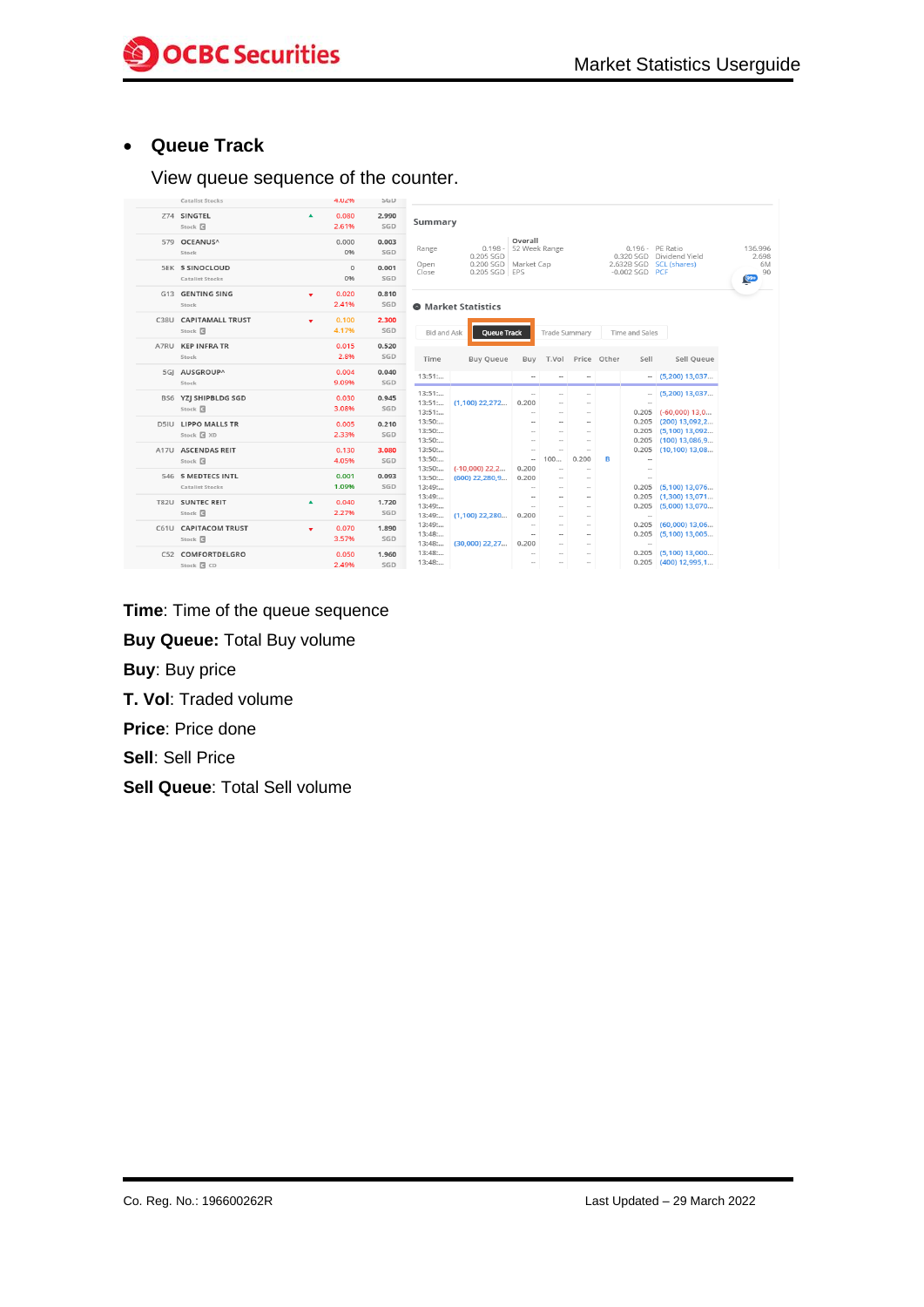# • **Trade Summary**

This feature summarizes the Trade Summary in terms of price, trade and volume.

|                   | Catalist Stocks M                             | $+1.16%$              | SGD                        | <b>Summary</b>                                                                                                                                                      |
|-------------------|-----------------------------------------------|-----------------------|----------------------------|---------------------------------------------------------------------------------------------------------------------------------------------------------------------|
| <b>C38U</b>       | <b>CAPLAND INTCOM T</b><br>Stock <b>BM</b> CD | $+0.07$<br>$+3.61%$   | $2.01$ $\sqrt{ }$<br>SGD   | Overall<br>52 Week Range<br>$1.3 -$<br>0.965 - PE Ratio<br>Range<br>1.69 SGD Dividend Yield<br>1.33 SGD<br>4.7872                                                   |
| N <sub>2</sub> IU | <b>MAPLETREE COM TR</b><br>Stock <b>C</b> M   | $-0.01$<br>$-0.56%$   | 1.79<br>SGD                | 1.3 SGD<br>Market Cap<br>3.656B SGD SCL (shares)<br>Open<br>0.1606 SGD PCF<br>1.29 SGD<br>Close<br>EPS                                                              |
| E5H               | <b>GOLDEN AGRI-RES</b><br>Stock M             | $\mathbf{0}$<br>0.00% | 0.245<br>SGD               | ≞                                                                                                                                                                   |
| BS <sub>6</sub>   | <b>YZI SHIPBLDG SGD</b><br>Stock <b>C</b> M   | $+0.02$<br>$+1.55%$   | $1.31$ $\sqrt{ }$<br>SGD   | <b>O</b> Chart                                                                                                                                                      |
| G <sub>13</sub>   | <b>GENTING SING</b><br>Stock M                | $+0.02$<br>$+2.72%$   | 0.755<br>SGD               | <b>O</b> Market Statistics                                                                                                                                          |
| RE4               | <b>GEO ENERGY RES</b><br>Stock <b>GM</b>      | $+0.015$<br>$+4.11%$  | 0.38<br>SGD                | <b>Bid and Ask</b><br><b>Trade Summary</b><br><b>Oueue Track</b><br><b>Time and Sales</b>                                                                           |
| <b>Y92</b>        | <b>THAIBEV</b><br>Stock M CD                  | $+0.005$<br>$+0.76%$  | $0.66$ $\triangle$<br>SGD  | Price<br><b>Total Trades Sell Volume</b><br>Mid<br><b>Buy Volume</b>                                                                                                |
| <b>M44U</b>       | <b>MAPLETREE LOG TR</b><br>Stock <b>BM</b> CD | $+0.02$<br>$+1.18%$   | $1.71 -$<br>SGD            | <b>College</b><br>1.300<br>918,700<br>0<br>1,068,700<br>1,987,400<br>489<br>1.310<br>2,428,900<br>5,363,700<br>712<br>2,934,800<br>$\mathbf{0}$                     |
| <b>T13</b>        | <b>RH PETROGAS</b><br>Stock <b>G</b>          | $+0.002$<br>$+1.14%$  | 0.178<br>SGD               | 1.320<br>8,811,700<br>724<br>6,191,900<br>$\mathbf 0$<br>2,619,800<br><b>Contract</b><br>1.330<br>ш<br>1.176.700<br>192<br>$\mathbf{0}$<br>$\mathbf 0$<br>1.176.700 |
| C52               | <b>COMFORTDELGRO</b><br>Stock <b>GM</b>       | $+0.04$<br>$+2.94%$   | 1.4<br>SGD                 | 7,294,100<br>17,339,500<br>2,117<br>10,045,400<br>0                                                                                                                 |
| O39               | <b>OCBC BANK</b><br>Stock <b>CM</b>           | $+0.3$<br>$+2.41%$    | $12.77$ $\triangle$<br>SGD | O Orders & Holdings                                                                                                                                                 |
| 558               | <b>UMS</b><br>Stock <b>GM</b>                 | $+0.01$<br>$+0.83%$   | 1.21<br>SGD                |                                                                                                                                                                     |
| <b>T82U</b>       | <b>SUNTEC REIT</b><br>Stock <b>GM</b> CD      | $+0.05$<br>$+3.29%$   | $1.57 \triangle$<br>SGD    | Research & News                                                                                                                                                     |

**Buy Volume:** Total buy volume/ Buy volume chart

**Price:** The price which the trade is done

**Total:** Total volume

**Trades:** Number of trades done

**Sell Volume:** Total sell volume / Sell volume chart

**Mid:** Number of shares transacted in a married deal